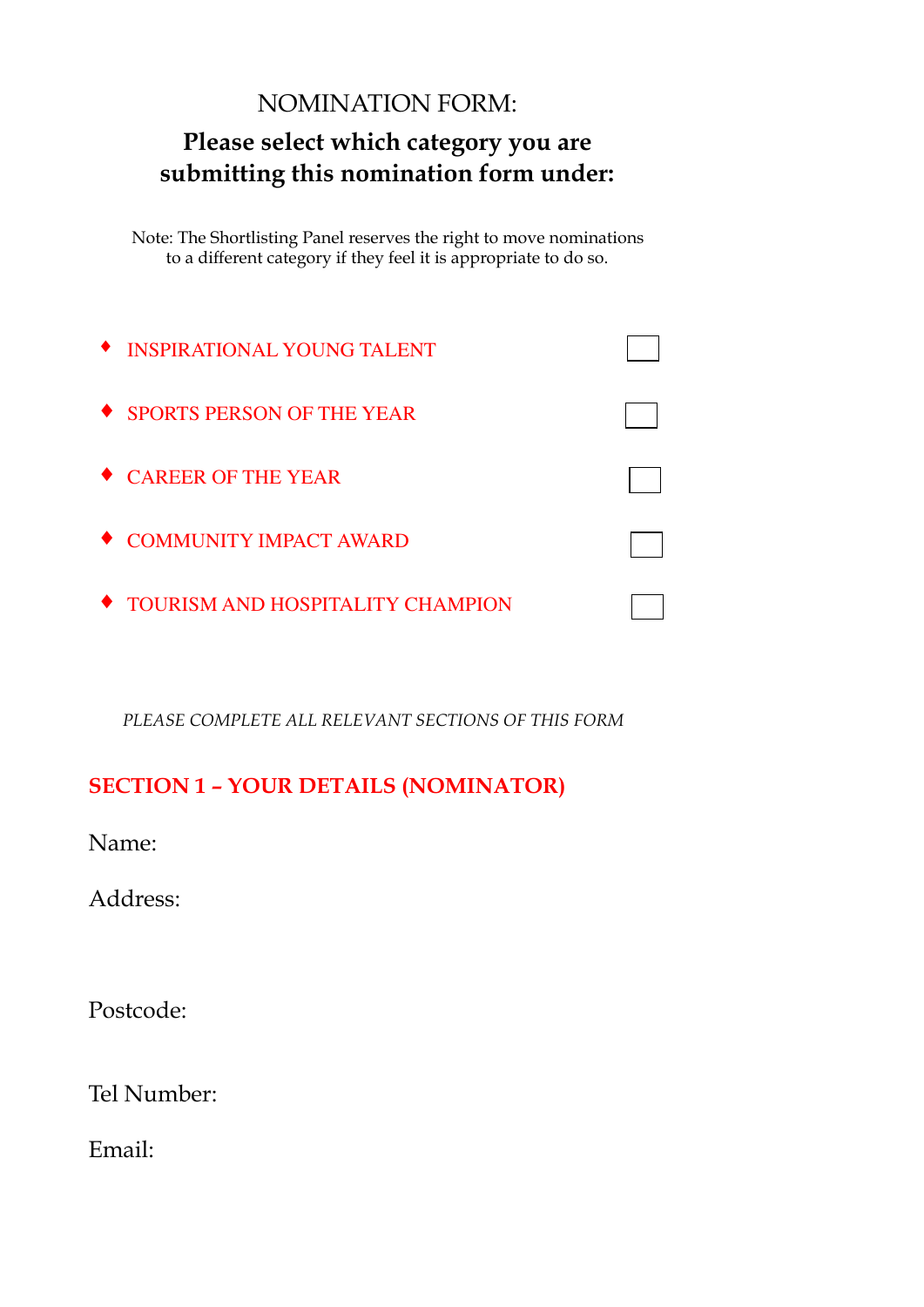#### **SECTION 2 – DETAILS OF THE INDIVIDUAL YOU ARE NOMINATING**

Name:

Address:

Postcode:

Tel Number:

Email:

#### **SECTION 3 – SUPPORTING EVIDENCE FOR YOUR NOMINATION**

Please give a description of the work carried out by the individual and the activities they undertake:

Please give a specific example of how the work/service being carried out by the individual has made a difference to the lives of people and /or local communities: